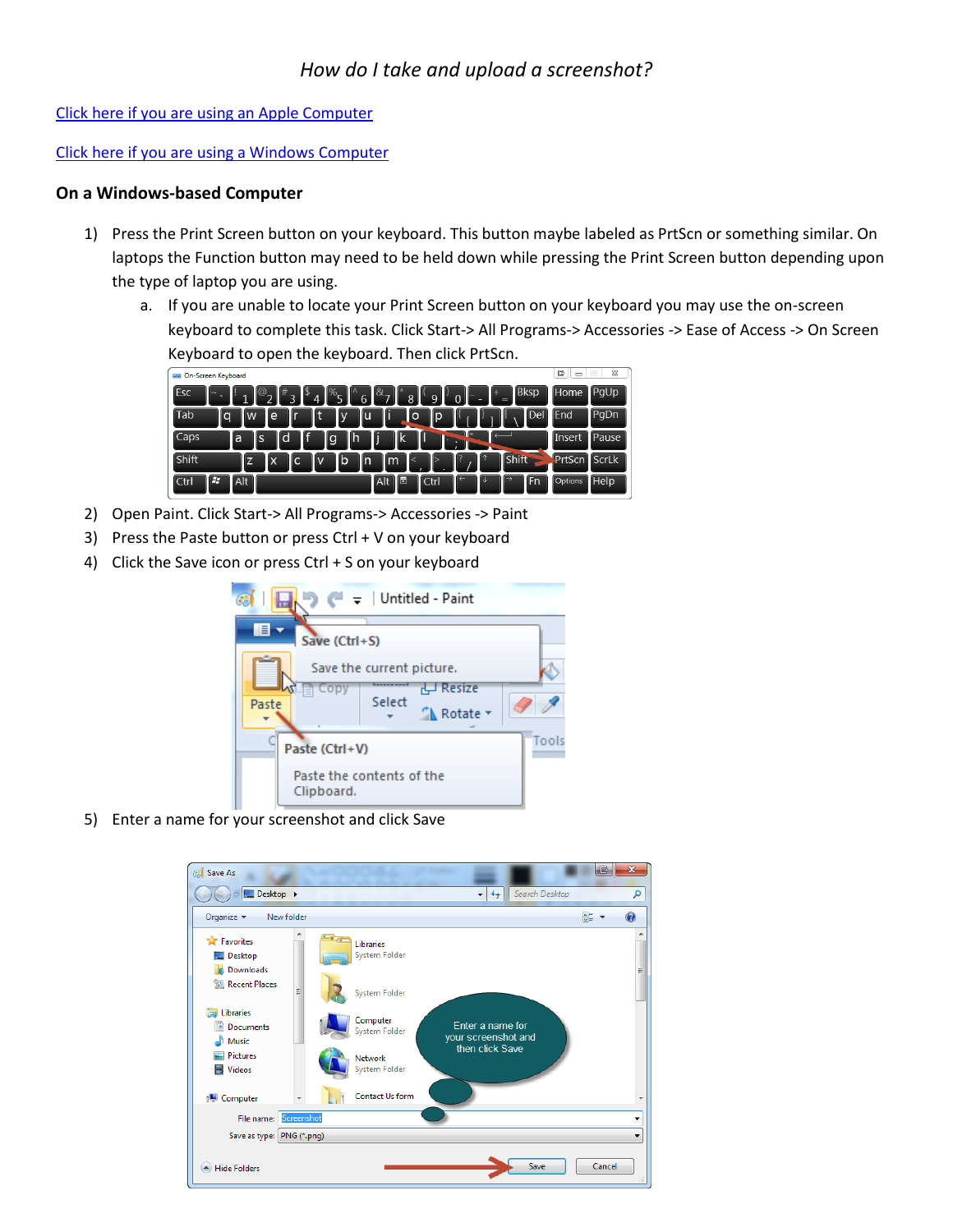- 6) On the Contact Us webpage you are filling out click the Browse button next to "Add Attachment"
- 7) Navigate to the proper screenshot and click Open
- 8) Wait for conformation that the file is valid



- a. If you receive an error that the file is not supported or that the file size is too large please change the format of the file and/or compress the file before uploading.
- 9) Click Submit Question